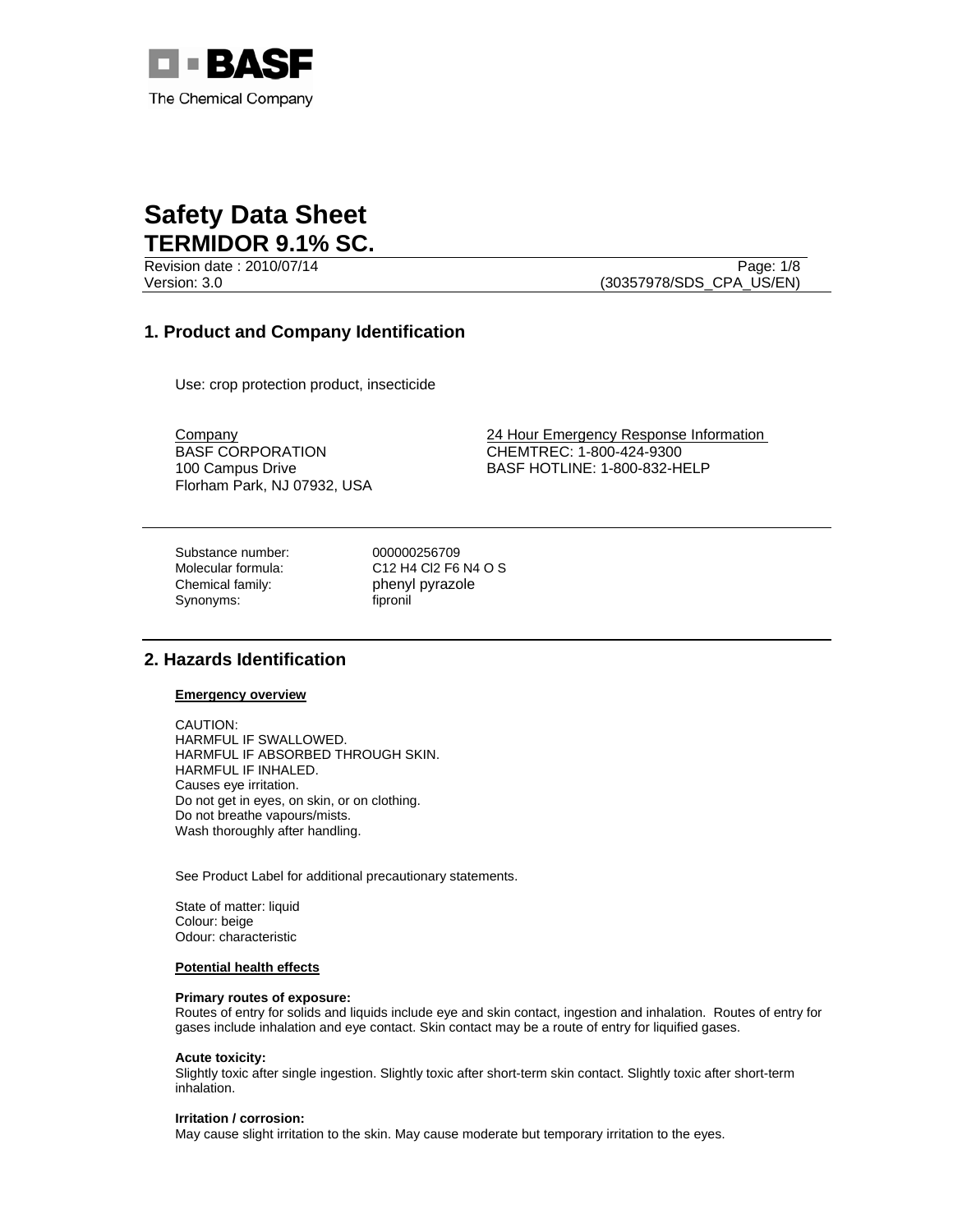Revision date : 2010/07/14 Page: 2/8

## **Sensitization:**

Skin sensitizing effects were not observed in animal studies.

#### **Medical conditions aggravated by overexposure:**

Individuals with pre-existing diseases of the respiratory system, skin or eyes may have increased susceptibility to excessive exposures.

#### **Signs and symptoms of overexposure:**

CNS stimulation, tremors, convulsions

#### **Potential environmental effects**

#### **Aquatic toxicity:**

Very toxic (acute effect) to aquatic organisms.

#### **Terrestrial toxicity:**

With high probability not acutely harmful to terrestrial organisms.

# **3. Composition / Information on Ingredients**

| <b>CAS Number</b> |
|-------------------|
| 120068-37-3       |
| 57-55-6           |

9.1 % fipronil<br>3.0 % Propyle

**Content (W/W) Chemical name**<br>9.1 % **Content Content** Propylene glycol 87.9 % Proprietary ingredients

# **4. First-Aid Measures**

## **General advice:**

First aid providers should wear personal protective equipment to prevent exposure. Remove contaminated clothing. Move person to fresh air. If person is not breathing, call 911 or ambulance, then give artificial respiration, preferably mouth-to-mouth if possible. Call a poison control center or physician for treatment advice. Have the product container or label with you when calling a poison control center or doctor or going for treatment.

#### **If inhaled:**

Remove the affected individual into fresh air and keep the person calm.

#### **If on skin:**

Rinse skin immediately with plenty of water for 15 - 20 minutes.

#### **If in eyes:**

Hold eyes open and rinse slowly and gently with water for 15 to 20 minutes. Remove contact lenses, if present, after first 5 minutes, then continue rinsing.

#### **If swallowed:**

Never induce vomiting or give anything by mouth if the victim is unconscious or having convulsions. Do not induce vomiting. Have person sip a glass of water if able to swallow.

#### **Note to physician**

Antidote: No known specific antidote.

Treatment: Treat symptomatically. Anticonvulsant therapy as routinely administered to humans. Based on animal studies diazepam and phenobarbital prevented convulsions. Due to the slow elimination of the active compound and its metabolites, the treatment must be continued for several days, gradually decreasing the dose of anticonvulsant based on the clinical response.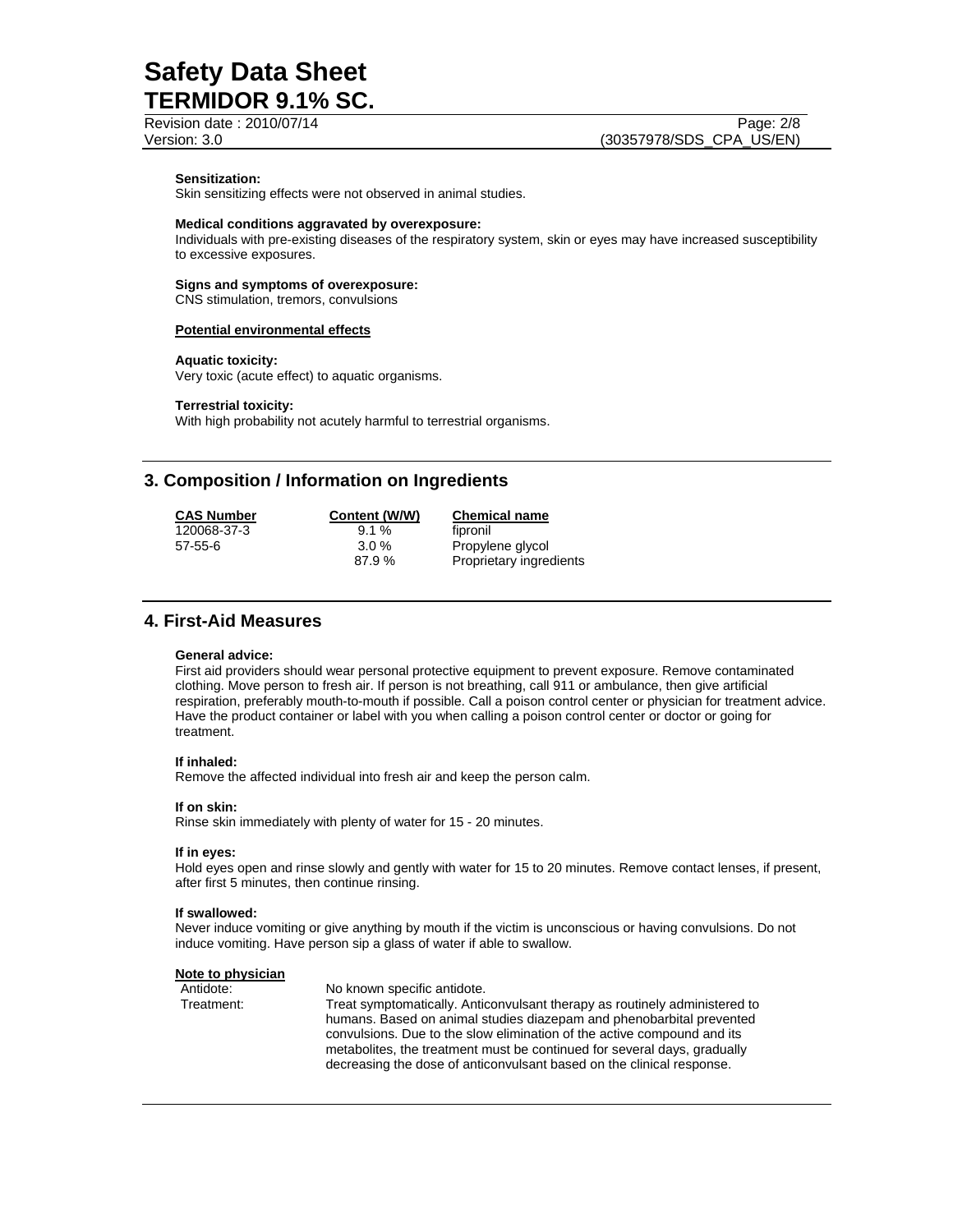Revision date : 2010/07/14 Page: 3/8

Version: 3.0 (30357978/SDS\_CPA\_US/EN)

# **5. Fire-Fighting Measures**

Flash point:  $> 206.96 °F$ 

Autoignition: Information applies to the solvent. not applicable Self-ignition temperature: not self-igniting

## **Suitable extinguishing media:**

foam, dry powder, carbon dioxide, water spray

#### **Hazards during fire-fighting:**

carbon monoxide, carbon dioxide, hydrogen fluoride, Hydrogen chloride, nitrogen oxides, sulfur oxides, acid halides

If product is heated above decomposition temperature, toxic vapours will be released. The substances/groups of substances mentioned can be released if the product is involved in a fire.

#### **Protective equipment for fire-fighting:**

Wear self-contained breathing apparatus and chemical-protective clothing.

#### **Further information:**

In case of fire and/or explosion do not breathe fumes. Keep containers cool by spraying with water if exposed to fire. Collect contaminated extinguishing water separately, do not allow to reach sewage or effluent systems. Dispose of fire debris and contaminated extinguishing water in accordance with official regulations.

# **6. Accidental release measures**

#### **Personal precautions:**

Take appropriate protective measures. Clear area. Shut off source of leak only under safe conditions. Extinguish sources of ignition nearby and downwind. Ensure adequate ventilation. Wear suitable personal protective clothing and equipment.

## **Environmental precautions:**

Do not discharge into the subsoil/soil. Do not discharge into drains/surface waters/groundwater. Contain contaminated water/firefighting water.

#### **Cleanup:**

Dike spillage. Pick up with suitable absorbent material. Place into suitable containers for reuse or disposal in a licensed facility. Spilled substance/product should be recovered and applied according to label rates whenever possible. If application of spilled substance/product is not possible, then spills should be contained, solidified, and placed in suitable containers for disposal. After decontamination, spill area can be washed with water. Collect wash water for approved disposal.

# **7. Handling and Storage**

## **Handling**

#### **General advice:**

RECOMMENDATIONS ARE FOR MANUFACTURING, COMMERCIAL BLENDING, AND PACKAGING WORKERS. PESTICIDE APPLICATORS & WORKERS must refer to the Product Label and Directions for Use attached to the product for Agricultural Use Requirements in accordance with the EPA Worker Protection Standard 40 CFR part 170. Ensure adequate ventilation. Provide good ventilation of working area (local exhaust ventilation if necessary). Keep away from sources of ignition - No smoking. Keep container tightly sealed. Protect contents from the effects of light. Protect against heat. Protect from air. Handle and open container with care. Do not open until ready to use. Once container is opened, content should be used as soon as possible. Avoid aerosol formation. Avoid dust formation. Provide means for controlling leaks and spills. Do not return residues to the storage containers. Follow label warnings even after container is emptied. The substance/ product may be handled only by appropriately trained personnel. Avoid all direct contact with the substance/product. Avoid contact with the skin, eyes and clothing. Avoid inhalation of dusts/mists/vapours. Wear suitable personal protective clothing and equipment.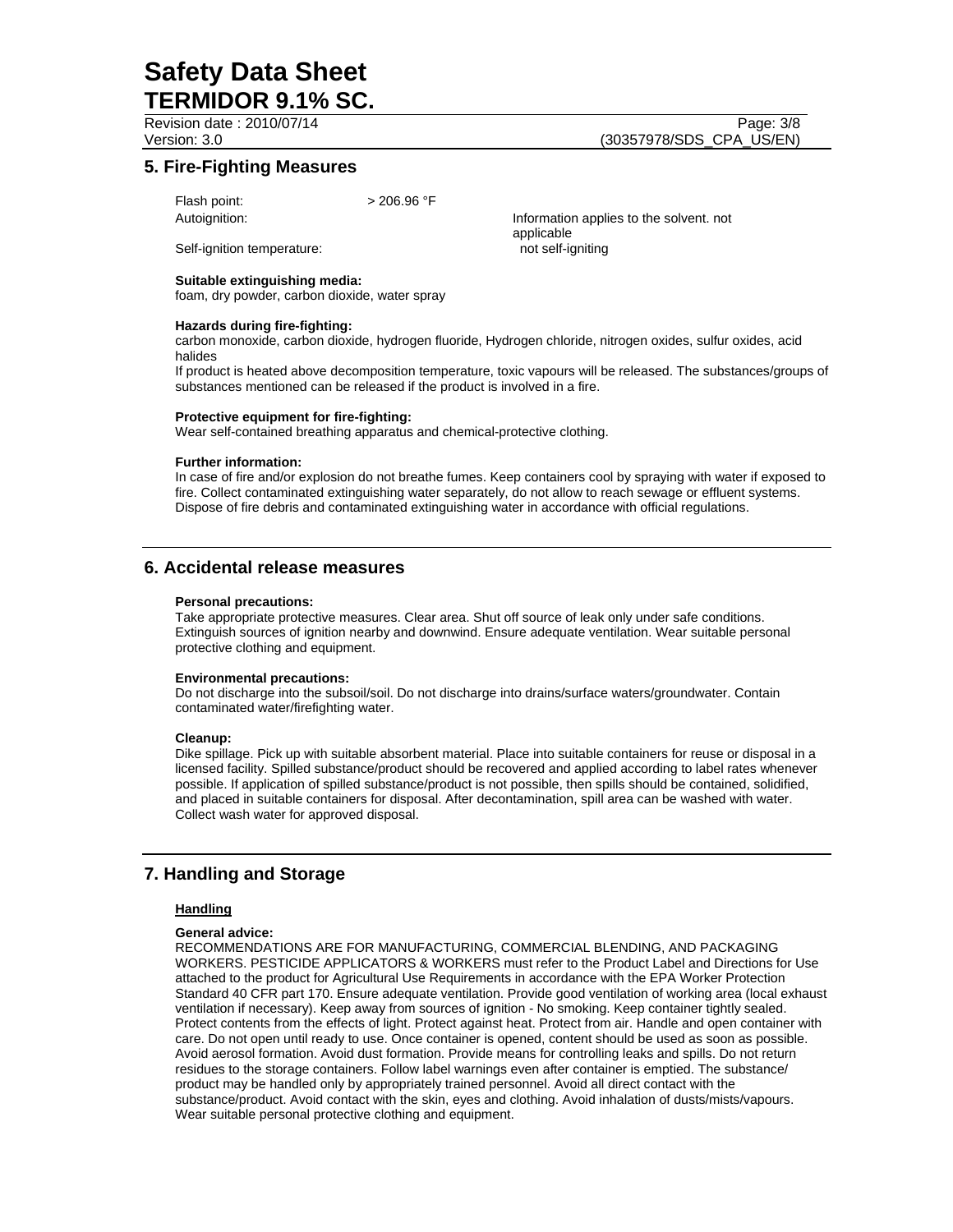Revision date : 2010/07/14 Page: 4/8

# Version: 3.0 (30357978/SDS\_CPA\_US/EN)

### **Protection against fire and explosion:**

The relevant fire protection measures should be noted. Fire extinguishers should be kept handy. Avoid all sources of ignition: heat, sparks, open flame. Sources of ignition should be kept well clear. Avoid extreme heat. Keep away from oxidizable substances. Electrical equipment should conform to national electric code. Ground all transfer equipment properly to prevent electrostatic discharge. Electrostatic discharge may cause ignition.

## **Storage**

### **General advice:**

Keep only in the original container in a cool, dry, well-ventilated place away from ignition sources, heat or flame. Protect containers from physical damage. Protect against contamination. The authority permits and storage regulations must be observed.

### **Storage incompatibility:**

General advice: Segregate from incompatible substances. Segregate from foods and animal feeds. Segregate from textiles and similar materials.

#### **Temperature tolerance**

Protect from temperatures below: 0 °C

Changes in the properties of the product may occur if substance/product is stored below indicated temperature for extended periods of time.

Protect from temperatures above: 40 °C

Changes in the properties of the product may occur if substance/product is stored above indicated temperature for extended periods of time.

# **8. Exposure Controls and Personal Protection**

**Users of a pesticidal product should refer to the product label for personal protective equipment requirements.** 

#### **Advice on system design:**

Whenever possible, engineering controls should be used to minimize the need for personal protective equipment.

## **Personal protective equipment**

## **RECOMMENDATIONS FOR MANUFACTURING, COMMERCIAL BLENDING, AND PACKAGING WORKERS:**

#### **Respiratory protection:**

Wear respiratory protection if ventilation is inadequate. Wear a NIOSH-certified (or equivalent) organic vapour/particulate respirator. For situations where the airborne concentrations may exceed the level for which an air purifying respirator is effective, or where the levels are unknown or Immediately Dangerous to Life or Health (IDLH), use NIOSH-certified full facepiece pressure demand self-contained breathing apparatus (SCBA) or a full facepiece pressure demand supplied-air respirator (SAR) with escape provisions.

#### **Hand protection:**

Chemical resistant protective gloves, Protective glove selection must be based on the user's assessment of the workplace hazards.

## **Eye protection:**

Safety glasses with side-shields. Tightly fitting safety goggles (chemical goggles). Wear face shield if splashing hazard exists.

## **Body protection:**

Body protection must be chosen depending on activity and possible exposure, e.g. head protection, apron, protective boots, chemical-protection suit.

#### **General safety and hygiene measures:**

Wear long sleeved work shirt and long work pants in addition to other stated personal protective equipment. Work place should be equipped with a shower and an eye wash. Handle in accordance with good industrial hygiene and safety practice. Personal protective equipment should be decontaminated prior to reuse. Gloves must be inspected regularly and prior to each use. Replace if necessary (e.g. pinhole leaks). Take off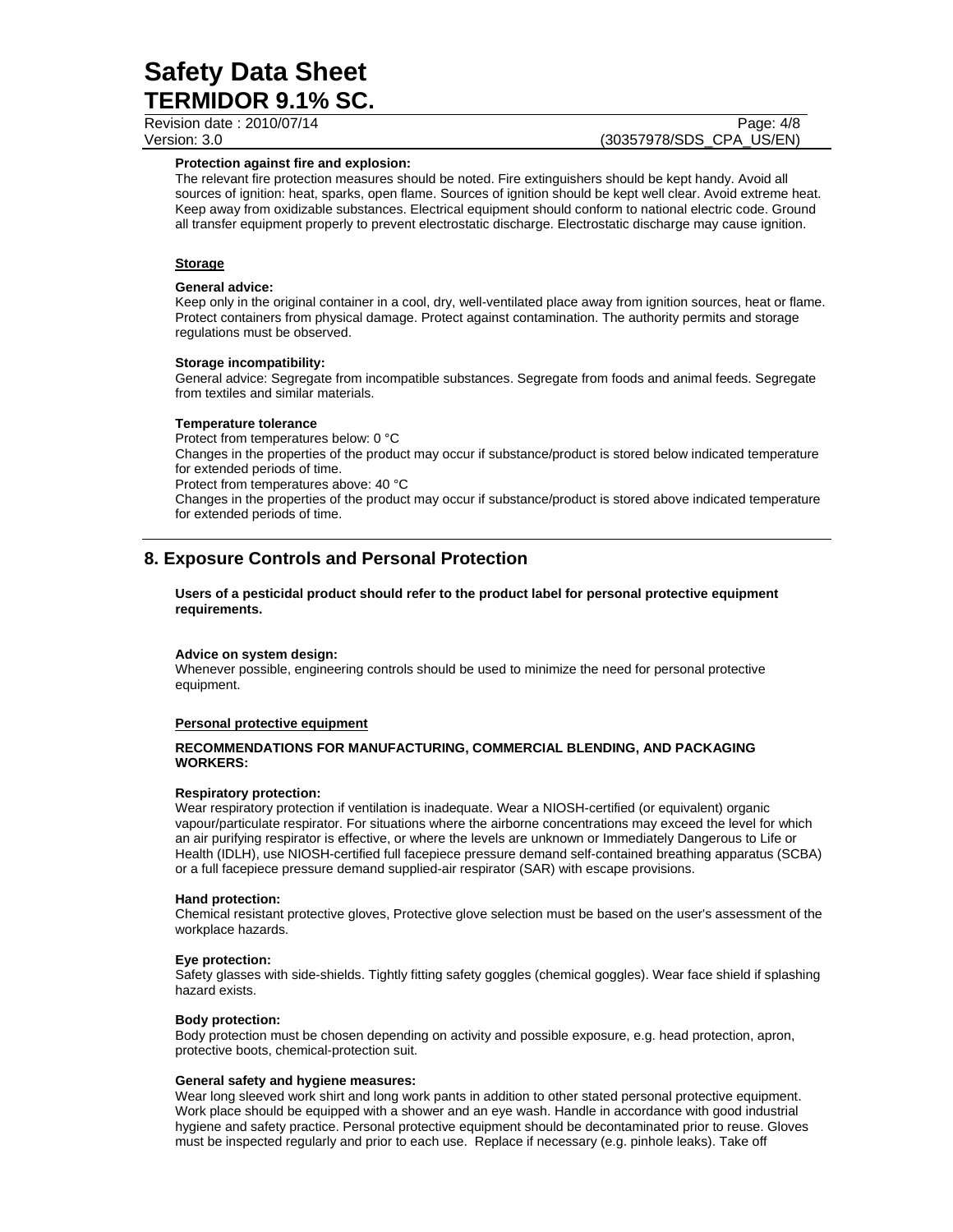Revision date : 2010/07/14 Page: 5/8

Version: 3.0 **(30357978/SDS\_CPA\_US/EN)** 

immediately all contaminated clothing. Store work clothing separately. Hands and/or face should be washed before breaks and at the end of the shift. No eating, drinking, smoking or tobacco use at the place of work. Keep away from food, drink and animal feeding stuffs.

# **9. Physical and Chemical Properties**

| Form:<br>Odour:<br>Colour:<br>pH value:                             | liquid<br>characteristic<br>beige<br>7.2 | (10 g/l)                                              |
|---------------------------------------------------------------------|------------------------------------------|-------------------------------------------------------|
| onset of boiling:                                                   | approx. $100 °C$                         | (1,013 hPa)<br>Information applies to the<br>solvent. |
| Density:<br>Partitioning coefficient n-<br>octanol/water (log Pow): | $1.06$ g/cm $3$                          | 20 °C<br>not applicable                               |
| Viscosity, dynamic:                                                 | approx. 1,600 -<br>1,850 mPa.s           | (21.6 °C)                                             |
| Solubility in water:                                                |                                          | dispersible                                           |
| Molar mass:                                                         | 437.15 g/mol                             |                                                       |

# **10. Stability and Reactivity**

#### **Conditions to avoid:**

Avoid all sources of ignition: heat, sparks, open flame. Avoid extreme temperatures. Avoid prolonged exposure to extreme heat. Avoid contamination. Avoid electro-static discharge. Avoid prolonged storage.

#### **Substances to avoid:**

strong oxidizing agents

#### **Hazardous reactions:**

The product is chemically stable. Hazardous polymerization will not occur. No hazardous reactions if stored and handled as prescribed/indicated.

#### **Decomposition products:**

Hazardous decomposition products: No hazardous decomposition products if stored and handled as prescribed/indicated., Prolonged thermal loading can result in products of degradation being given off.

#### **Thermal decomposition:**

Possible thermal decomposition products:

carbon monoxide, carbon dioxide, nitrogen oxide, Hydrogen chloride, hydrogen fluoride, Sulphur dioxide Stable at ambient temperature. If product is heated above decomposition temperature toxic vapours may be released. If product is heated above decomposition temperature hazardous fumes may be released.

#### **Corrosion to metals:**

Corrosive effects to metal are not anticipated.

#### **Oxidizing properties:**

Not an oxidizer. not fire-propagating

# **11. Toxicological information**

## **Acute toxicity**

**Oral:** Type of value: LD50 Species: rat Value: 1,999 mg/kg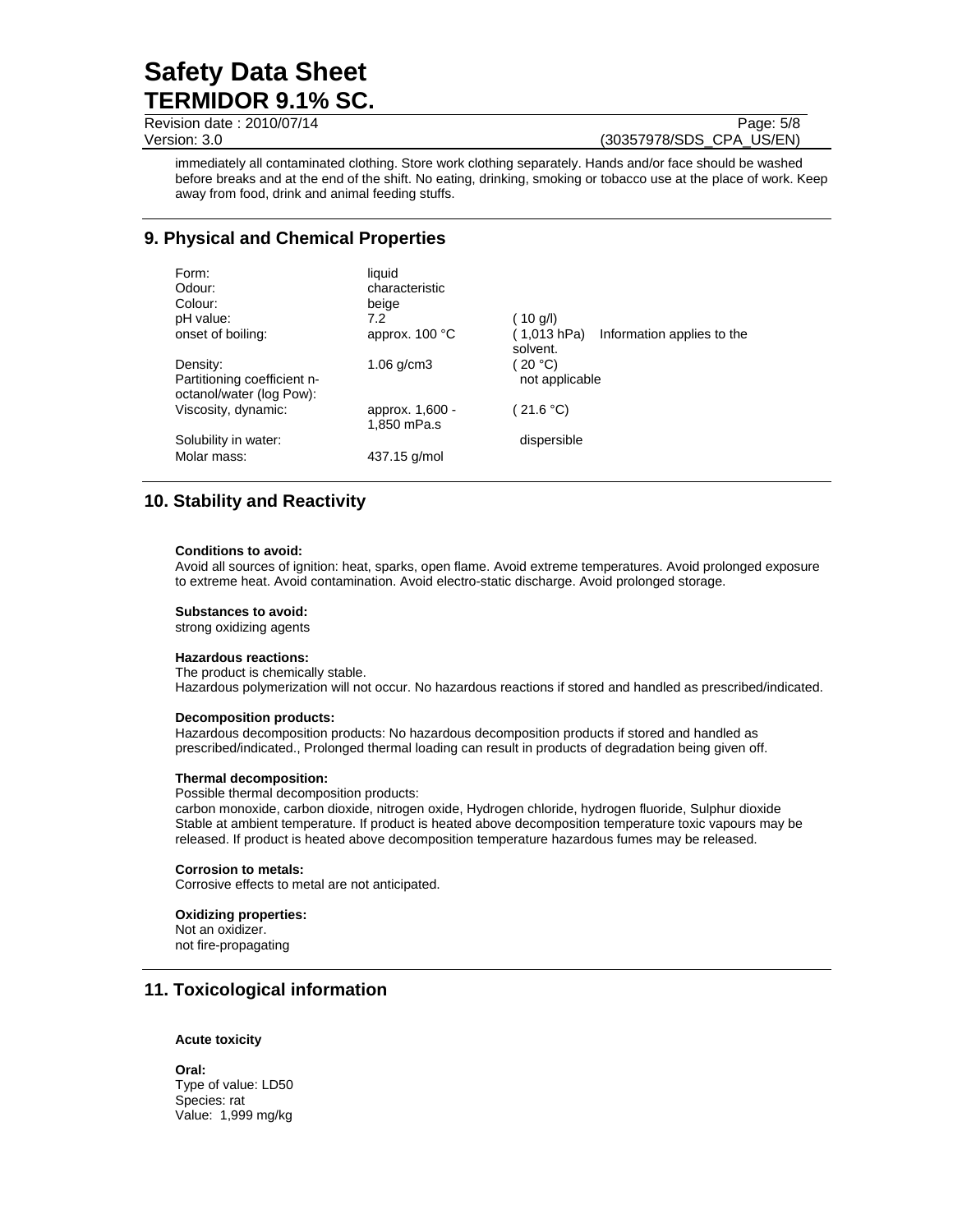Revision date : 2010/07/14 Page: 6/8

**Inhalation:** 

Type of value: LC50 Species: rat Value: > 1.7 mg/l Exposure time: 4 h

Type of value: LC50 Species: rat Value: 6.8 mg/l (calculated) Exposure time: 1 h

#### **Dermal:**

Type of value: LD50 Species: rat Value: > 2,000 mg/kg

#### **Irritation / corrosion**

## **Skin:**

Species: rabbit Result: Slightly irritating.

#### **Eye:**

Species: rabbit Result: Slightly irritating.

#### **Sensitization:**

Species: guinea pig Skin sensitizing effects were not observed in animal studies.

#### **Genetic toxicity**

*Information on: fipronil* 

*Results from a number of mutagenicity studies with microorganisms, mammalian cell culture and mammals are available. Taking into account all of the information, there is no indication that the substance is mutagenic.*  ----------------------------------

#### **Carcinogenicity**

#### *Information on: fipronil*

*In long-term studies in rats the substance induced thyroid tumors. In long-term studies in rodents exposed to high doses, a tumorigenic effect was found; however, these results are thought to be due to a rodent-specific liver effect that is not relevant to humans.* 

----------------------------------

#### **Reproductive toxicity**

*Information on: fipronil Animal studies gave no indication of a developmental toxic effect at doses that were not toxic to the parental animals.* 

----------------------------------

#### **Development:**

*Information on: fipronil No indications of a developmental toxic / teratogenic effect were seen in animal studies.*  ----------------------------------

# **12. Ecological Information**

Version: 3.0 **(30357978/SDS\_CPA\_US/EN)**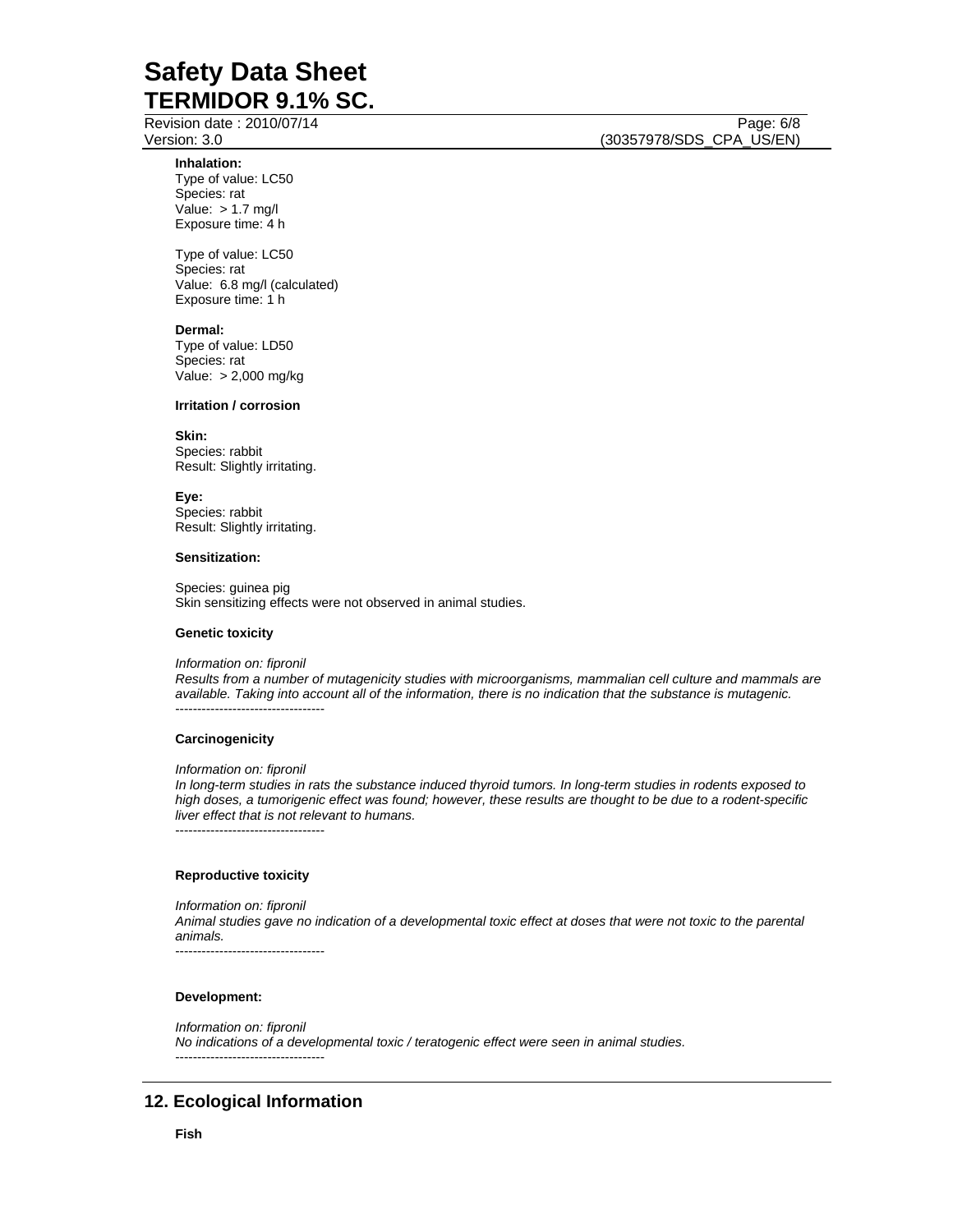Revision date : 2010/07/14 Page: 7/8

Acute: Brachydanio rerio/LC50 (96 h): 3.89 mg/l

## **Aquatic invertebrates**

Acute: Daphnia pulex/EC50 (48 h): 0.2 mg/l

## **Aquatic plants**

*Information on: fipronil Toxicity to aquatic plants: green algae/EC50 (96 h): 0.068 mg/l Common duckweed/EC50 (336 h): > 0.160 mg/l green algae/EC50 (120 h): > 0.140 mg/l Algae/EC50 (120 h): > 0.170 mg/l Algae/EC50 (120 h): > 0.120 mg/l*  ----------------------------------

## **Non-Mammals**

*Information on: fipronil Other terrestrial non-mammals: bobwhite quail/LD50: > 2,000 mg/kg bobwhite quail/LC50: > 5,000 ppm Honey bee/LD50: > 100 ug/bee mallard duck/LC50: > 5,000 ppm*  ----------------------------------

#### **Degradability / Persistence Biological / Abiological Degradation**

Evaluation: Not readily biodegradable (by OECD criteria).

## **Other adverse effects:**

The ecological data given are those of the active ingredient. Do not release untreated into natural waters.

# **13. Disposal considerations**

## **Waste disposal of substance:**

Pesticide wastes are regulated. Improper disposal of excess pesticide, spray mix or rinsate is a violation of federal law. If pesticide wastes cannot be disposed of according to label instructions, contact the State Pesticide or Environmental Control Agency or the Hazardous Waste representative at the nearest EPA Regional Office for guidance.

## **Container disposal:**

Contaminated packaging should be emptied as far as possible and disposed of in the same manner as the substance/product.

Rinse thoroughly at least three times (triple rinse) in accordance with EPA recommendations. Consult state or local disposal authorities for approved alternative procedures such as container recycling. Recommend crushing, puncturing or other means to prevent unauthorized use of used containers.

## **RCRA:**

This product is not regulated by RCRA.

# **14. Transport Information**